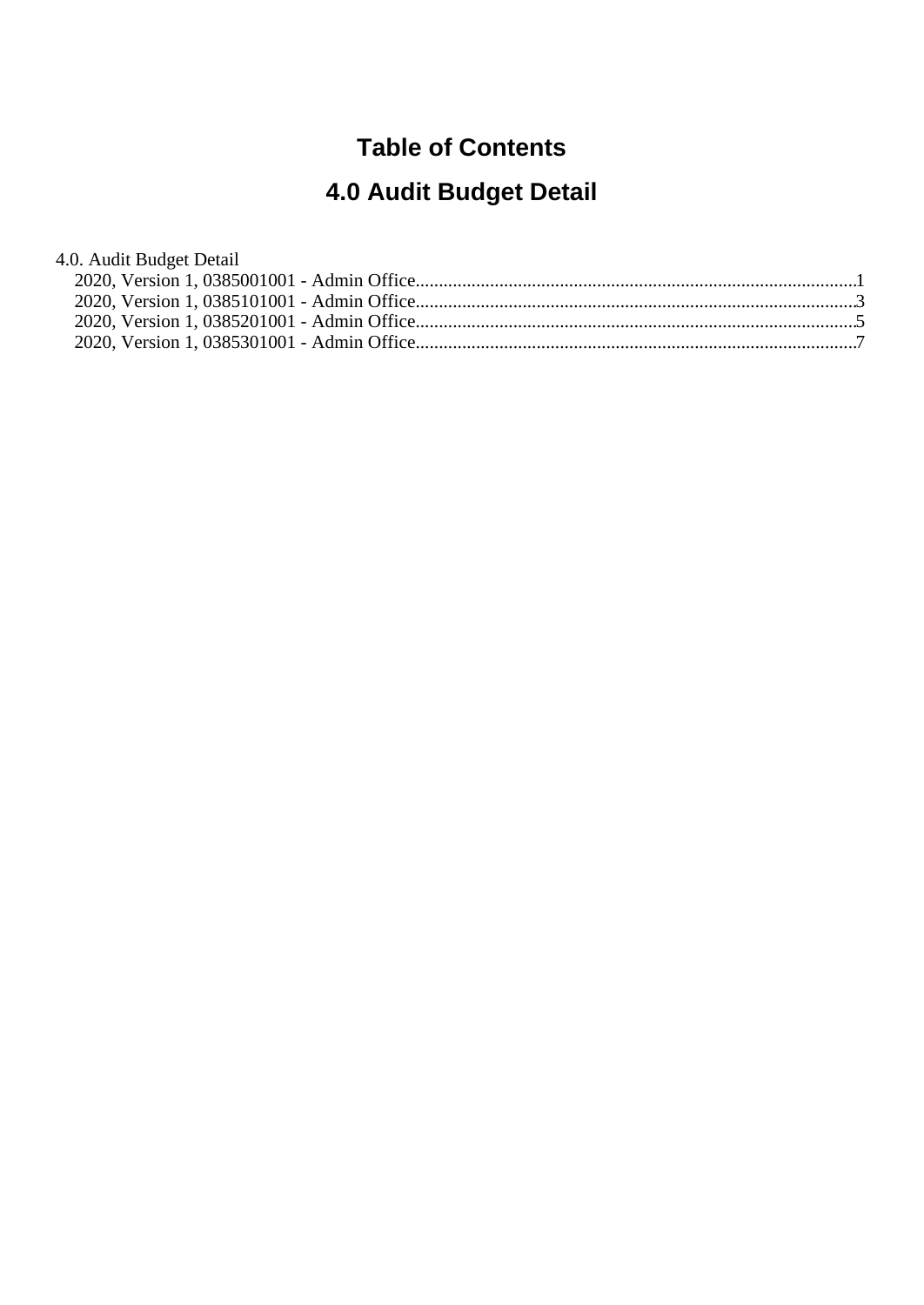<span id="page-1-0"></span>

**Ministry:** 038 - Ministry Of National Security **Department:** 03850 - National Security Council Secretariat **Organisation:** 0385001001 - Admin Office **Government Function:** 70361 - Public order and safety n.e.c (CS) **Location:** 0304304 - Osu Klotey

| 0385001001 - Admin Office                                                  | 219,501,548 |
|----------------------------------------------------------------------------|-------------|
| 11001 - Central GoG & CF                                                   | 219,501,548 |
| 450201 - 16.1 Sign. reduce all forms of vio & relatd death rates evrywhere | 132,030,884 |
| 03802 - Security Advisory Services                                         | 132,030,884 |
| 03802000 - Security Advisory Services                                      | 132,030,884 |
| <b>Unspecified Project</b>                                                 | 132,030,884 |
| 038001 - National Security Operations                                      | 132,030,884 |
| 22101 - Materials and Office Consumables                                   | 498,730     |
| 2210101 - Printed Material and Stationery                                  | 129,030     |
| 2210103 - Refreshment Items                                                | 175,000     |
| 2210104 - Medical Supplies                                                 | 194,700     |
| 22102 - Utilities                                                          | 612,650     |
| 2210201 - Electricity charges                                              | 201,500     |
| 2210202 - Water                                                            | 186,300     |
| 2210203 - Telecommunications                                               | 110,150     |
| 2210204 - Postal Charges                                                   | 22,200      |
| 2210205 - Sanitation Charges                                               | 30,000      |
| 2210207 - Fire Fighting Accessories                                        | 62,500      |
| 22103 - General Cleaning                                                   | 60,500      |
| 2210301 - Cleaning Materials                                               | 60,500      |
| 22105 - Travel and Transport                                               | 5,700,000   |
| 2210502 - Maintenance and Repairs - Official Vehicles                      | 1,800,000   |
| 2210503 - Fuel and Lubricants - Official Vehicles                          | 3,500,000   |
| 2210514 - Foreign Travel- Per Diem                                         | 125,000     |
| 2210515 - Foreign Travel Cost and Expenses                                 | 275,000     |
| 22106 - Repairs and Maintenance                                            | 997,000     |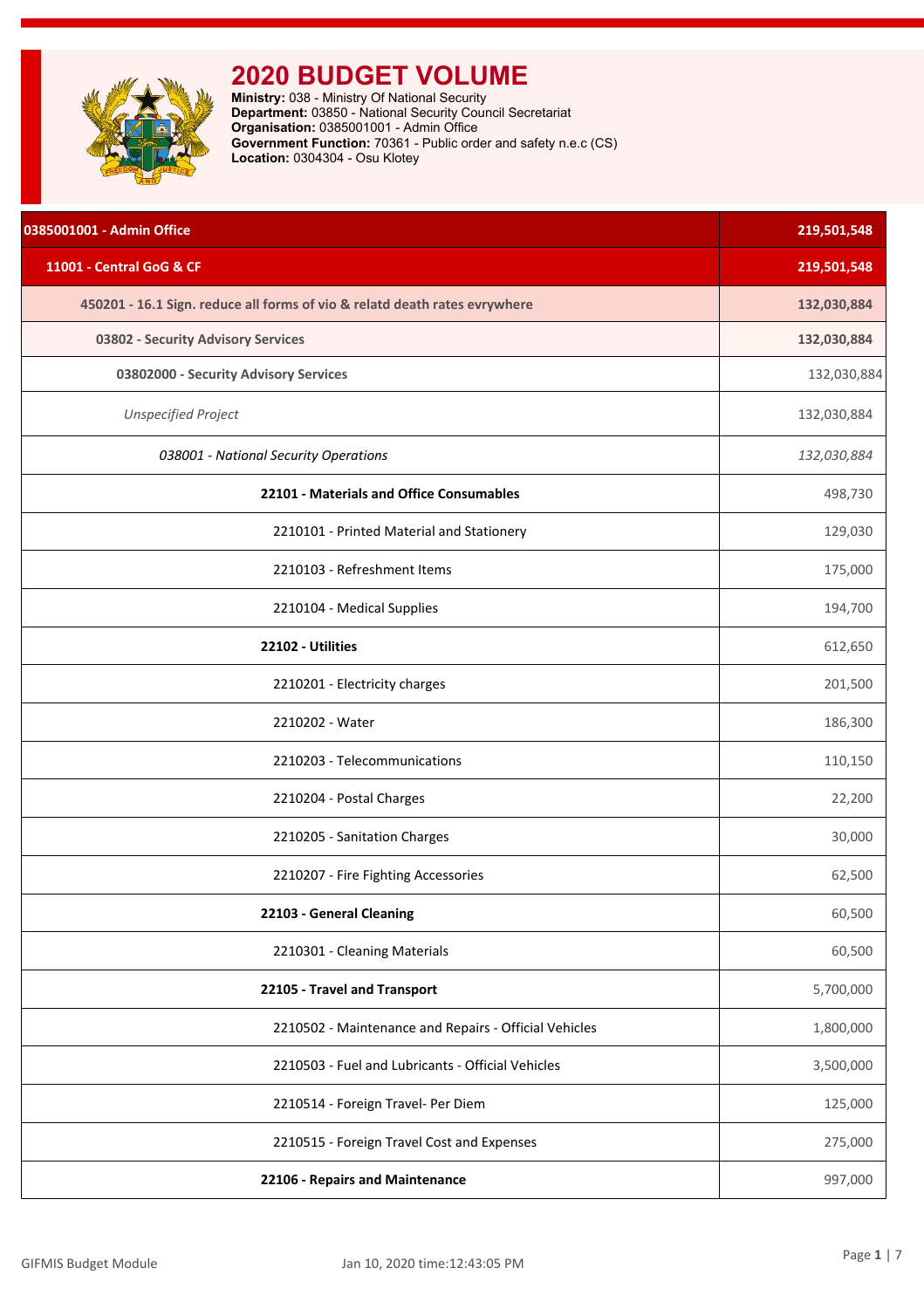

**Ministry:** 038 - Ministry Of National Security **Department:** 03850 - National Security Council Secretariat **Organisation:** 0385001001 - Admin Office **Government Function:** 70361 - Public order and safety n.e.c (CS) **Location:** 0304304 - Osu Klotey

| 2210602 - Repairs of Residential Buildings                         | 997,000     |
|--------------------------------------------------------------------|-------------|
| 22107 - Training, Seminar and Conference Cost                      | 442,150     |
| 2210702 - Seminars/Conferences/Workshops/Meetings Expenses -Foreig | 275,400     |
| 2210708 - Refreshments                                             | 166,750     |
| 22108 - Consultancy Expenses                                       | 70,500      |
| 2210801 - Local Consultants Fees                                   | 70,500      |
| 2821 - Current (Miscellaneous other expense) - General Expenses    | 119,149,354 |
| 2821014 - Special Operations (NSC)                                 | 119,149,354 |
| 31121 - Transport equipment                                        | 4,000,000   |
| 3112101 - Motor Vehicle                                            | 4,000,000   |
| 31122 - Other machinery and equipment                              | 500,000     |
| 3112211 - Office Equipment                                         | 500,000     |
| <b>Unspecified Policy</b>                                          | 87,470,664  |
| 03802 - Security Advisory Services                                 | 87,470,664  |
| 03802000 - Security Advisory Services                              | 87,470,664  |
| <b>Unspecified Project</b>                                         | 87,470,664  |
| <b>Unspecified Operations</b>                                      | 87,470,664  |
| 2111001 - Established Post                                         | 40,298,843  |
| 21112 - Other Allowances                                           | 47,171,821  |
| 2111223 - Basic PE Related Allowances                              | 47,171,821  |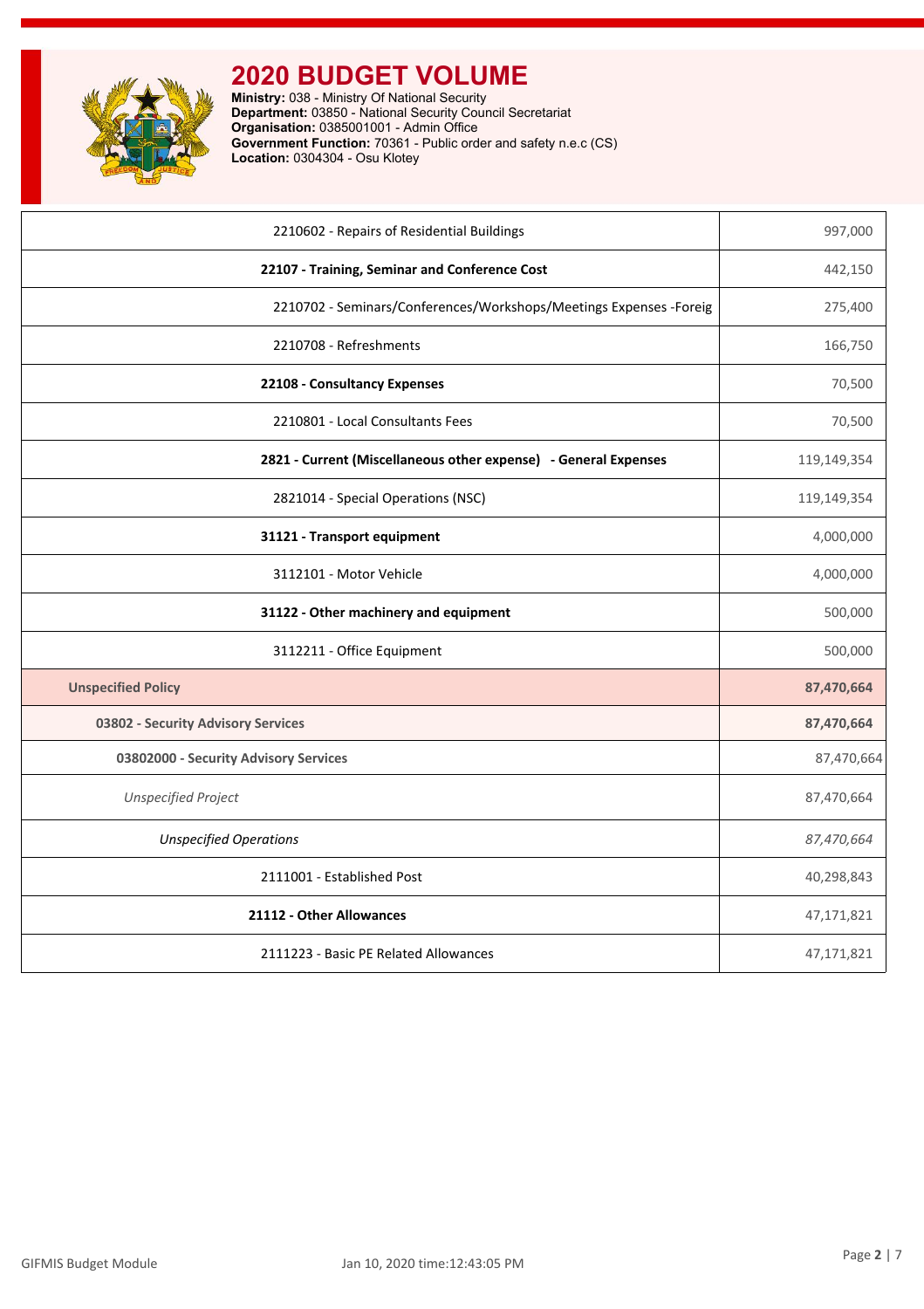<span id="page-3-0"></span>

**Ministry:** 038 - Ministry Of National Security **Department:** 03851 - Bureau of National Investigation **Organisation:** 0385101001 - Admin Office **Government Function:** 70361 - Public order and safety n.e.c (CS) **Location:** 0304304 - Osu Klotey

| 0385101001 - Admin Office                                                  | 176,558,525 |
|----------------------------------------------------------------------------|-------------|
| 11001 - Central GoG & CF                                                   | 176,558,525 |
| 450201 - 16.1 Sign. reduce all forms of vio & relatd death rates evrywhere | 19,844,020  |
| 03803 - National Security and Safety Management                            | 19,844,020  |
| 03803000 - National Security and Safety Management                         | 19,844,020  |
| <b>Unspecified Project</b>                                                 | 19,844,020  |
| 038001 - National Security Operations                                      | 11,844,020  |
| 22101 - Materials and Office Consumables                                   | 2,344,000   |
| 2210101 - Printed Material and Stationery                                  | 500,000     |
| 2210102 - Office Facilities, Supplies and Accessories                      | 844,000     |
| 2210103 - Refreshment Items                                                | 400,000     |
| 2210104 - Medical Supplies                                                 | 200,000     |
| 2210114 - Rations                                                          | 400,000     |
| 22102 - Utilities                                                          | 856,000     |
| 2210201 - Electricity charges                                              | 500,000     |
| 2210202 - Water                                                            | 156,000     |
| 2210203 - Telecommunications                                               | 200,000     |
| 22103 - General Cleaning                                                   | 44,020      |
| 2210301 - Cleaning Materials                                               | 44,020      |
| 22104 - Rentals/Lease                                                      | 800,000     |
| 2210401 - Office Accommodations                                            | 100,000     |
| 2210402 - Residential Accommodations                                       | 600,000     |
| 2210404 - Hotel Accommodations                                             | 100,000     |
| 22105 - Travel and Transport                                               | 2,800,000   |
| 2210502 - Maintenance and Repairs - Official Vehicles                      | 400,000     |
| 2210503 - Fuel and Lubricants - Official Vehicles                          | 800,000     |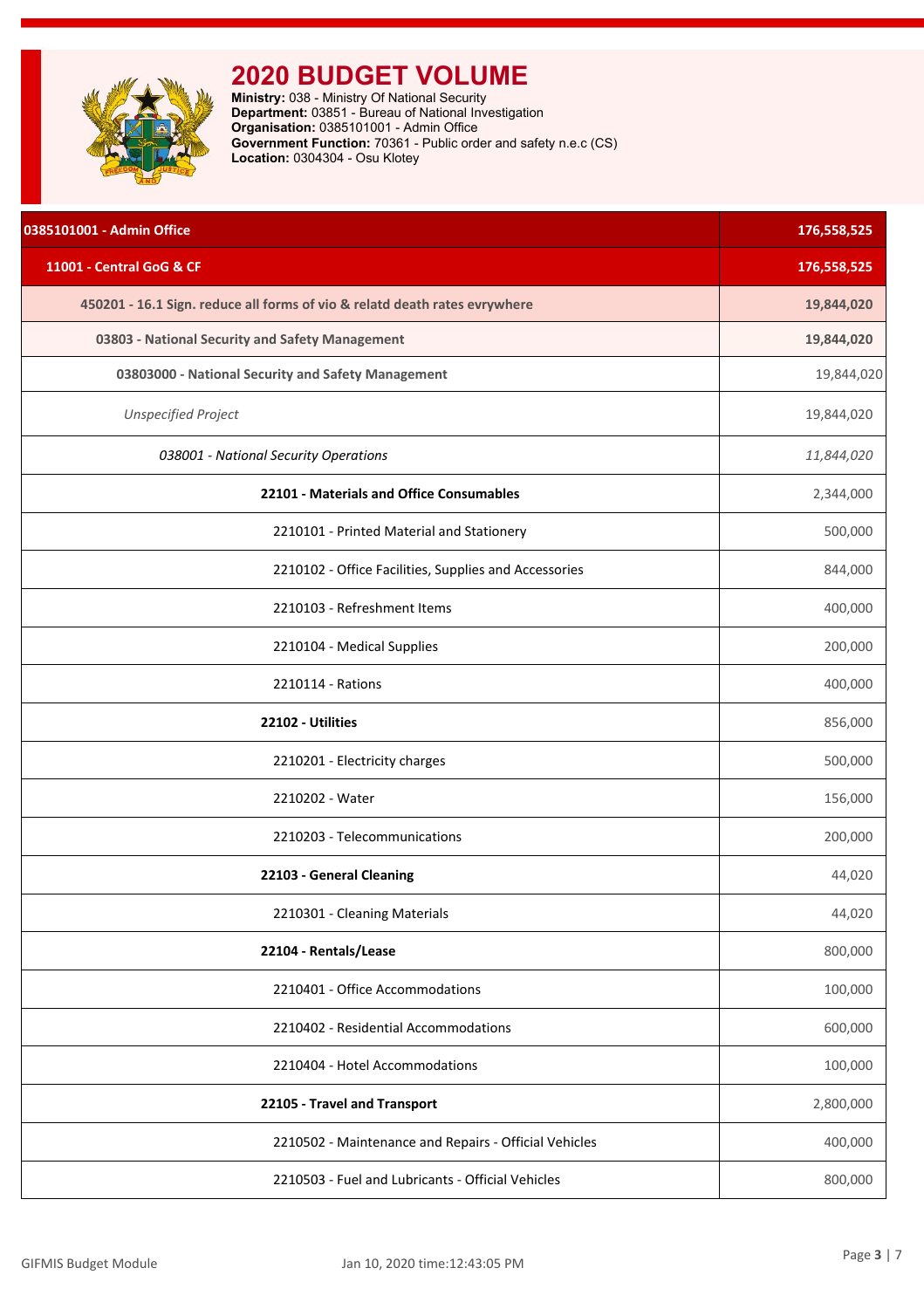

**Ministry:** 038 - Ministry Of National Security **Department:** 03851 - Bureau of National Investigation **Organisation:** 0385101001 - Admin Office **Government Function:** 70361 - Public order and safety n.e.c (CS) **Location:** 0304304 - Osu Klotey

| 2210505 - Running Cost - Official Vehicles                          | 800,000     |
|---------------------------------------------------------------------|-------------|
| 2210509 - Other Travel and Transportation                           | 400,000     |
| 2210510 - Other Night allowances                                    | 100,000     |
| 2210512 - Mileage Allowance                                         | 300,000     |
| 22107 - Training, Seminar and Conference Cost                       | 3,000,000   |
| 2210702 - Seminars/Conferences/Workshops/Meetings Expenses - Foreig | 3,000,000   |
| 31122 - Other machinery and equipment                               | 2,000,000   |
| 3112211 - Office Equipment                                          | 2,000,000   |
| 038002 - National Security Special Operations                       | 8,000,000   |
| 2821 - Current (Miscellaneous other expense) - General Expenses     | 8,000,000   |
| 2821014 - Special Operations (NSC)                                  | 8,000,000   |
| <b>Unspecified Policy</b>                                           | 156,714,505 |
| 03803 - National Security and Safety Management                     | 156,714,505 |
| 03803000 - National Security and Safety Management                  | 156,714,505 |
| <b>Unspecified Project</b>                                          | 156,714,505 |
| <b>Unspecified Operations</b>                                       | 156,714,505 |
| 2111001 - Established Post                                          | 71,461,143  |
| 21112 - Other Allowances                                            | 85,253,362  |
| 2111223 - Basic PE Related Allowances                               | 76,541,119  |
| 2111233 - Entertainment Allowance                                   | 895,178     |
| 2111236 - Housing Subsidy/Allowance                                 | 4,236,355   |
| 2111249 - Responsibility Allowance                                  | 3,580,710   |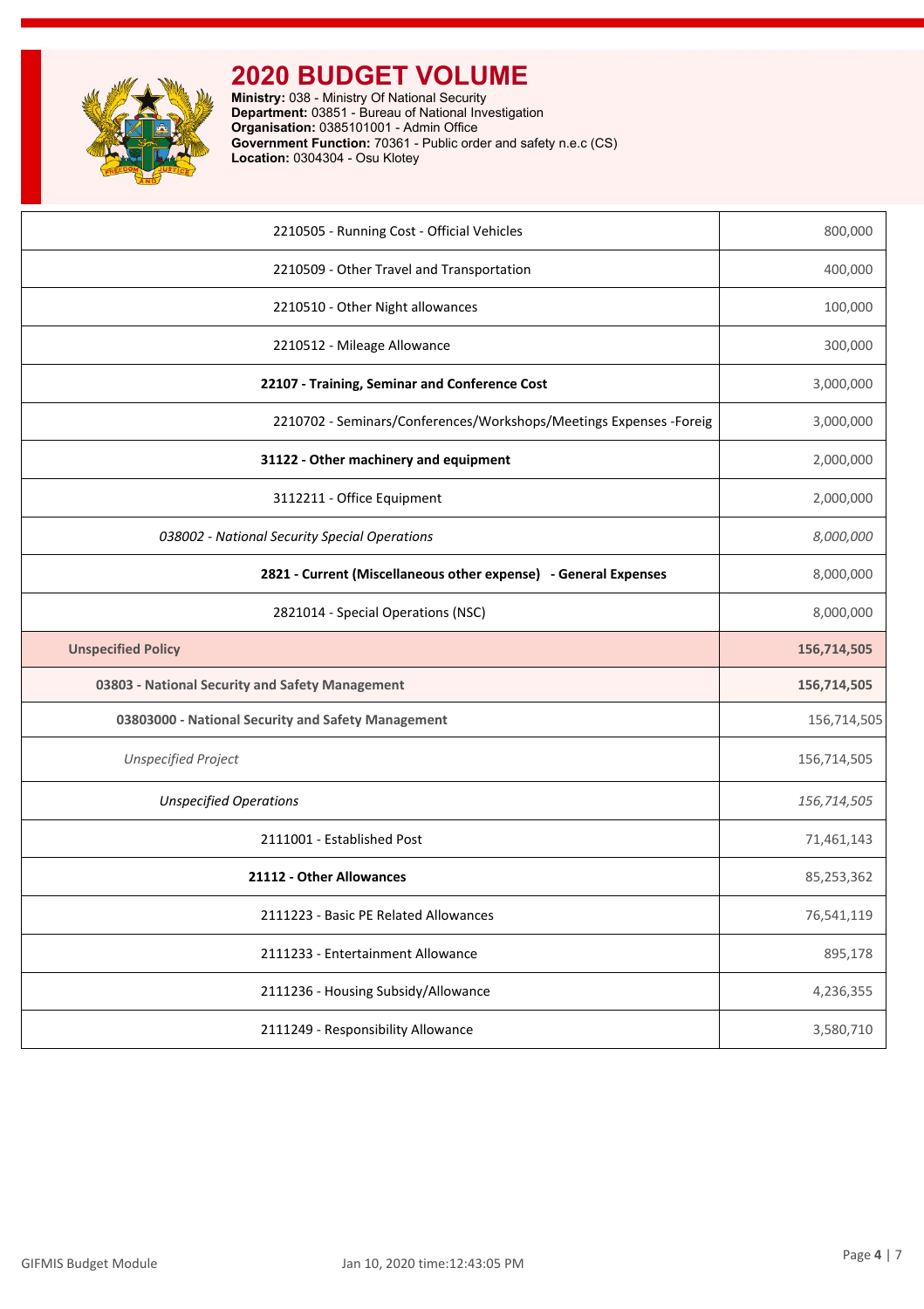<span id="page-5-0"></span>

**Ministry:** 038 - Ministry Of National Security **Department:** 03852 - Bureau of National Communication **Organisation:** 0385201001 - Admin Office **Government Function:** 70361 - Public order and safety n.e.c (CS) **Location:** 0304304 - Osu Klotey

| 0385201001 - Admin Office                                                  | 13,328,365 |
|----------------------------------------------------------------------------|------------|
| 11001 - Central GoG & CF                                                   | 13,328,365 |
| 450201 - 16.1 Sign. reduce all forms of vio & relatd death rates evrywhere | 13,328,365 |
| 03803 - National Security and Safety Management                            | 13,328,365 |
| 03803000 - National Security and Safety Management                         | 13,328,365 |
| <b>Unspecified Project</b>                                                 | 13,328,365 |
| 038002 - National Security Special Operations                              | 13,328,365 |
| 22101 - Materials and Office Consumables                                   | 89,637     |
| 2210101 - Printed Material and Stationery                                  | 54,000     |
| 2210103 - Refreshment Items                                                | 20,000     |
| 2210104 - Medical Supplies                                                 | 15,637     |
| 22102 - Utilities                                                          | 166,000    |
| 2210201 - Electricity charges                                              | 40,000     |
| 2210202 - Water                                                            | 48,000     |
| 2210204 - Postal Charges                                                   | 3,000      |
| 2210205 - Sanitation Charges                                               | 25,000     |
| 2210207 - Fire Fighting Accessories                                        | 50,000     |
| 22103 - General Cleaning                                                   | 15,000     |
| 2210301 - Cleaning Materials                                               | 15,000     |
| 22104 - Rentals/Lease                                                      | 35,000     |
| 2210404 - Hotel Accommodations                                             | 35,000     |
| 22105 - Travel and Transport                                               | 350,000    |
| 2210502 - Maintenance and Repairs - Official Vehicles                      | 40,000     |
| 2210503 - Fuel and Lubricants - Official Vehicles                          | 220,000    |
| 2210510 - Other Night allowances                                           | 90,000     |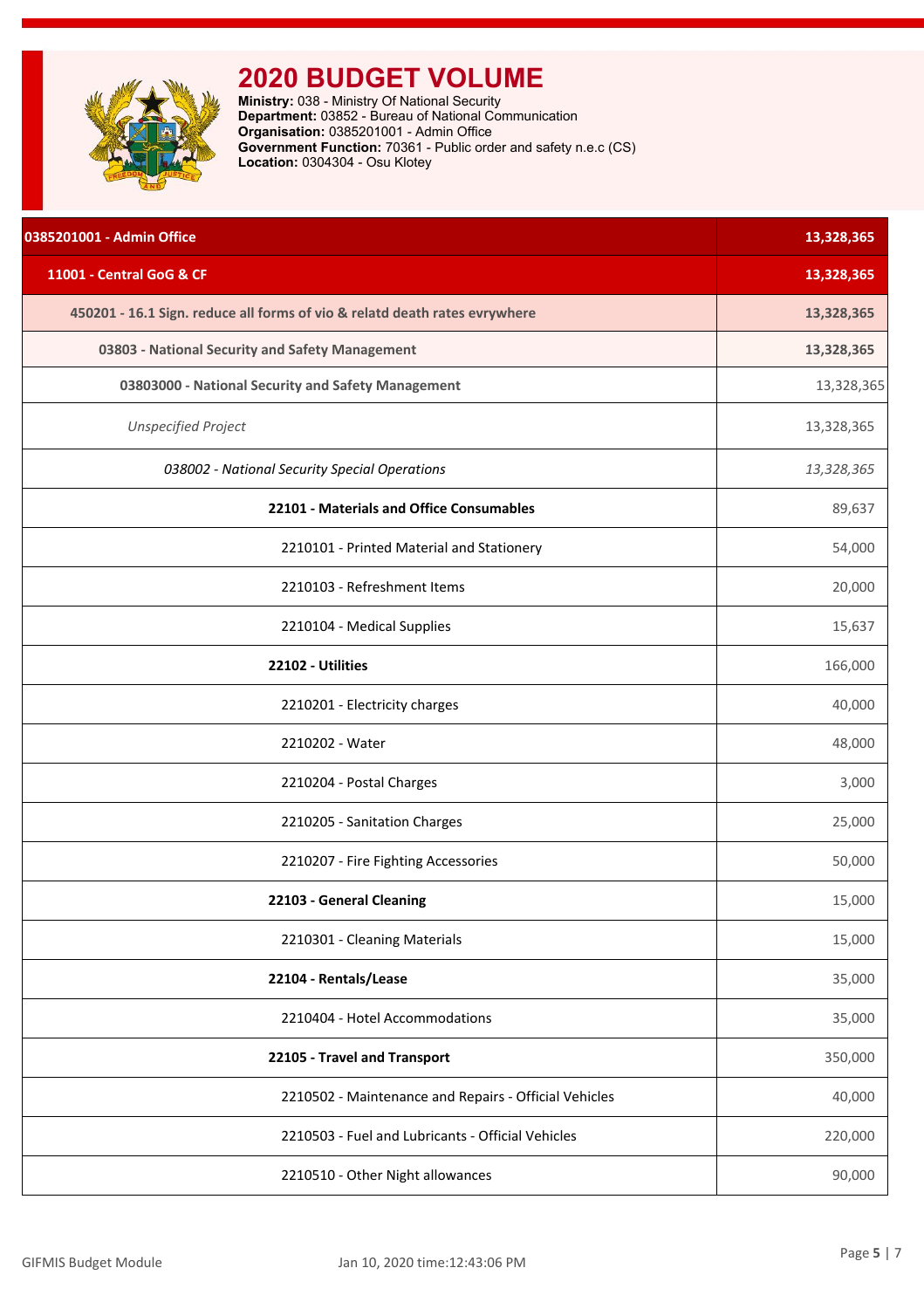

**Ministry:** 038 - Ministry Of National Security **Department:** 03852 - Bureau of National Communication **Organisation:** 0385201001 - Admin Office **Government Function:** 70361 - Public order and safety n.e.c (CS) **Location:** 0304304 - Osu Klotey

| 22106 - Repairs and Maintenance                                 | 117,728    |
|-----------------------------------------------------------------|------------|
| 2210623 - Maintenance of Office Equipment                       | 117,728    |
| 22107 - Training, Seminar and Conference Cost                   | 55,000     |
| 2210709 - Seminars/Conferences/Workshops - Domestic             | 35,000     |
| 2210710 - Staff Development                                     | 20,000     |
| 2821 - Current (Miscellaneous other expense) - General Expenses | 10,500,000 |
| 2821014 - Special Operations (NSC)                              | 10,500,000 |
| 31122 - Other machinery and equipment                           | 2,000,000  |
| 3112216 - Security Equipment                                    | 2,000,000  |